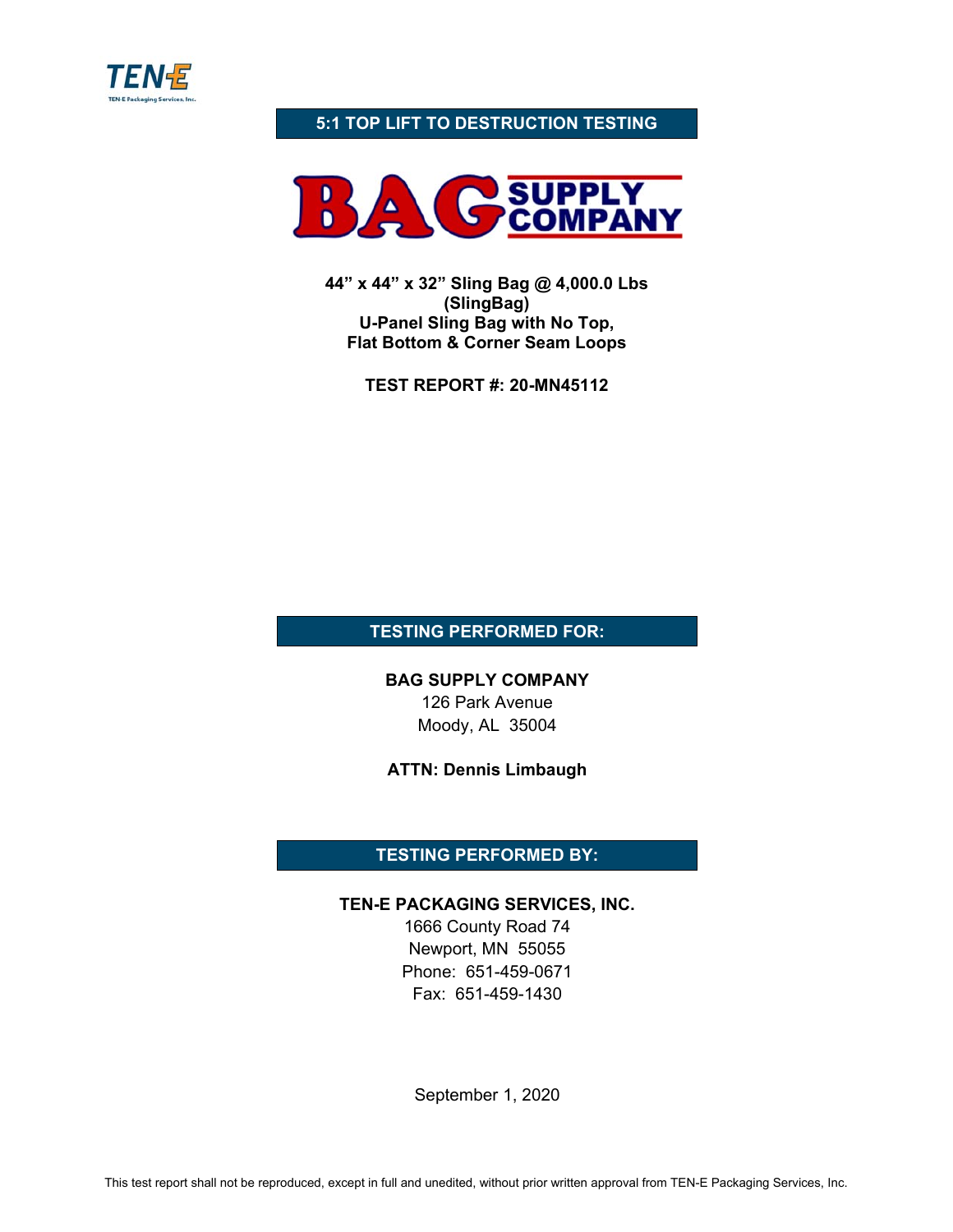

#### **Test Report # 20-MN45112 September 1, 2020 Page 2 of 4**

## **TABLE OF CONTENTS**



### **EQUIPMENT**

All inspection, measuring and test equipment that can affect product quality is calibrated and adjusted at prescribed intervals, or prior to use, and is traceable to NIST, using ANSI Z540 as an overall guide for calibration certification.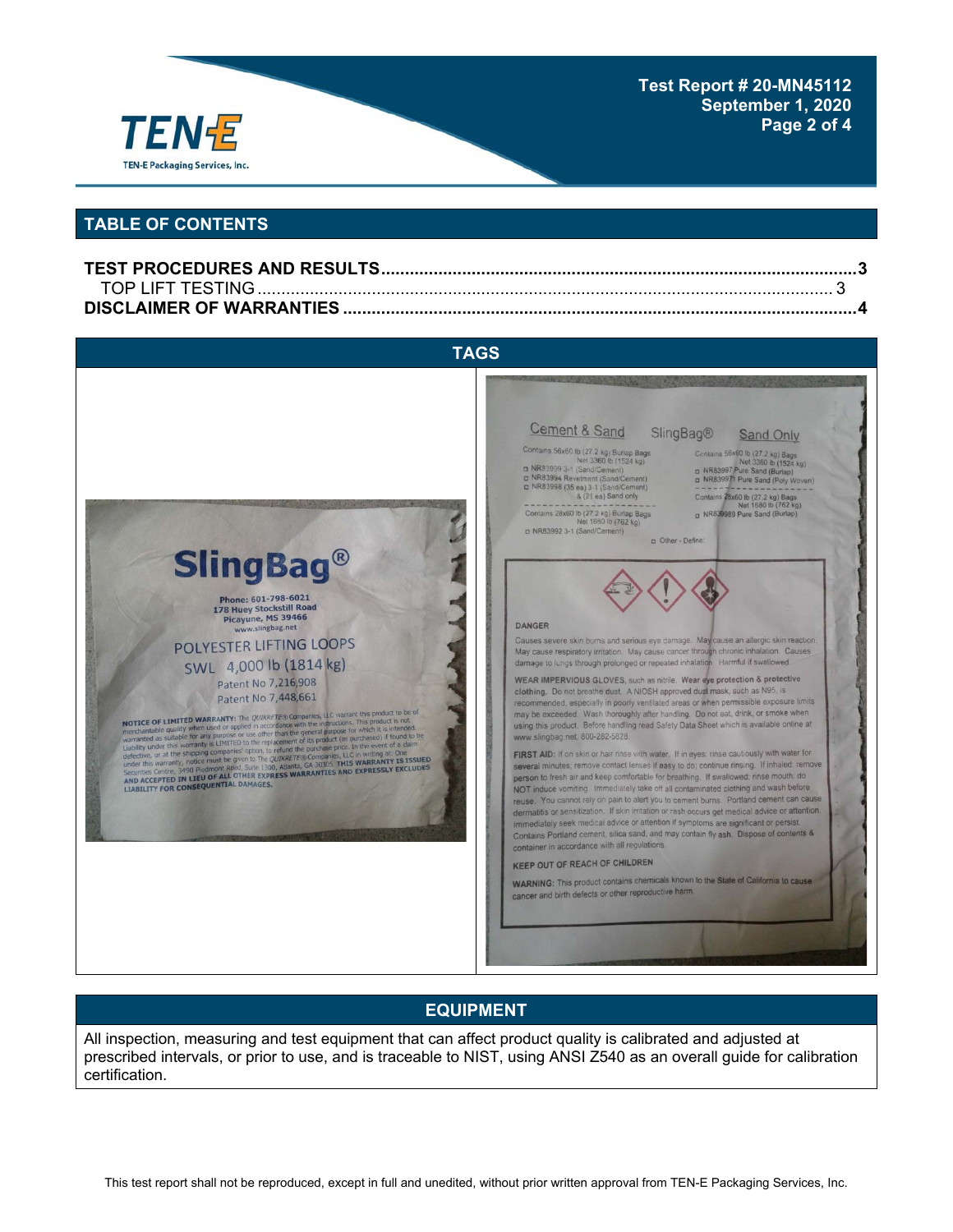

# **TEST PROCEDURES AND RESULTS**

# **TOP LIFT TESTING**

| <b>TEST INFORMATION</b>                         |                                                   | <b>TEST CRITERIA</b>                                                                     |
|-------------------------------------------------|---------------------------------------------------|------------------------------------------------------------------------------------------|
| <b>TEST CONTENTS:</b>                           | PE Pellets (10-35 mesh)                           |                                                                                          |
| <b>SAMPLE PREPARATION:</b>                      | 95% Maximum Capacity                              |                                                                                          |
| <b>CONDITIONING:</b>                            | Ambient                                           |                                                                                          |
| <b>TEST DURATION:</b>                           | Sample Taken to Failure                           | • The FIBC must withstand the<br>minimum test load requirement<br>before failure occurs. |
| <b>MINIMUM TEST LOAD</b><br><b>REQUIREMENT:</b> | 9,072.0 Kg (20,000.0 Lbs.)                        |                                                                                          |
| <b>TEST EQUIPMENT:</b>                          | TEN-E 50K Top Lift System<br>3 Ton Overhead Hoist |                                                                                          |

| TOP LIFT TEST SET-UP AND RESULTS |                                                                                                                                                                                                          |                 |  |
|----------------------------------|----------------------------------------------------------------------------------------------------------------------------------------------------------------------------------------------------------|-----------------|--|
| <b>Set-Up Photo:</b>             | <b>Failure Location Photo:</b>                                                                                                                                                                           | <b>Results:</b> |  |
|                                  | <b>Pass</b>                                                                                                                                                                                              |                 |  |
|                                  | <b>Comments/Observations</b>                                                                                                                                                                             |                 |  |
|                                  | Upon completion of the top lift test,<br>failure occurred as the lifting loop tore<br>at 10,327.6 Kg (22,768.0 Lbs.). The<br>load at failure exceeded the required<br>load by 1,255.6 Kg (2,768.0 Lbs.). |                 |  |